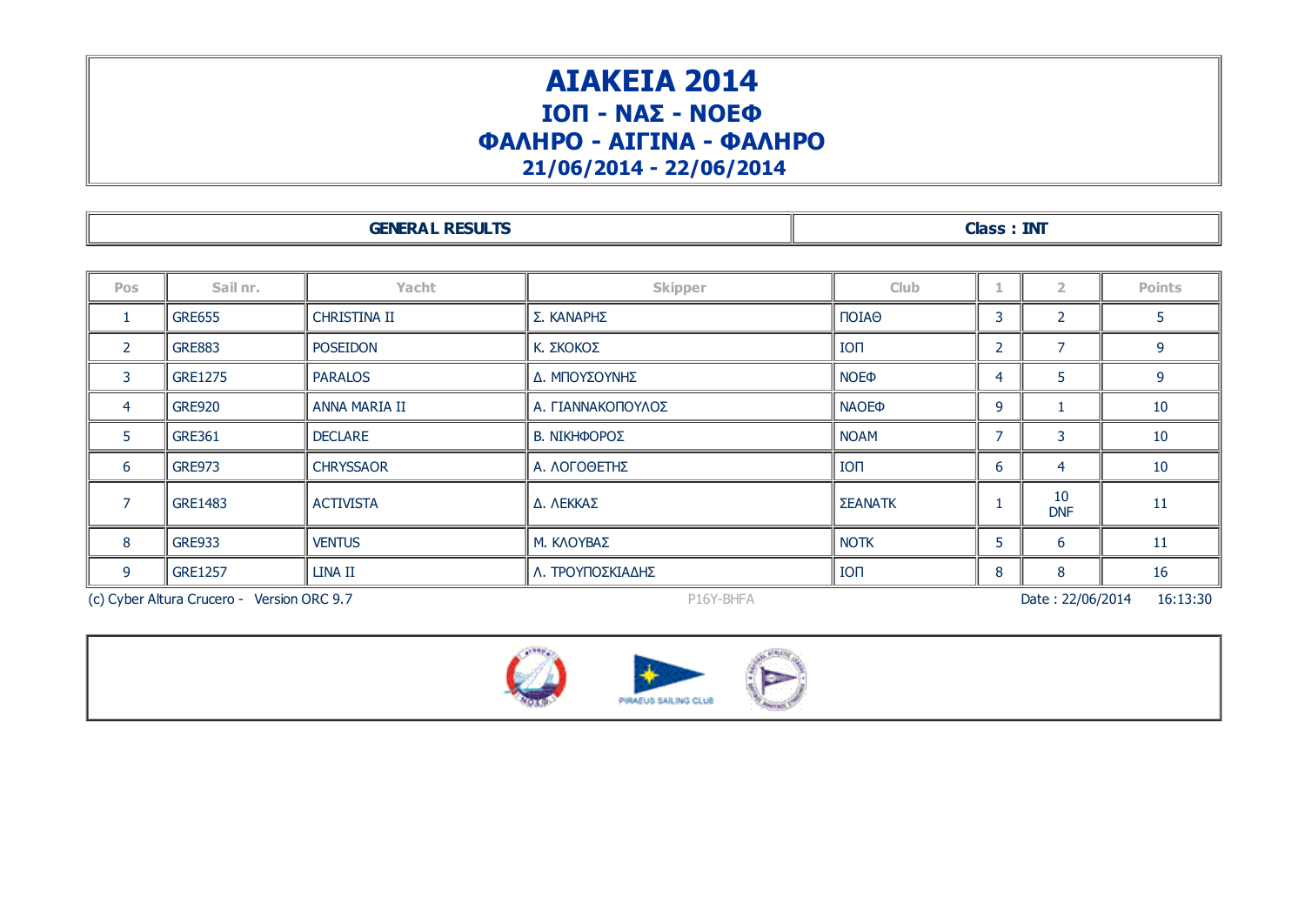## ΑΙΑΚΕΙΑ 2014 ΙΟΠ - ΝΑΣ - ΝΟΕΦ ΦΑΛΗΡΟ - ΑΙΓΙΝΑ - ΦΑΛΗΡΟ 21/06/2014 - 22/06/2014

RACE RESULTS : 01 Class : INT

| Date: 21/06/2014 |                |              |                     |       | <b>Start Time: 11:00:00</b> |                             | <b>Distance: 24</b> | <b>Coefficient: 1</b> | <b>Offshore TMF</b> |          |            |                |  |   |
|------------------|----------------|--------------|---------------------|-------|-----------------------------|-----------------------------|---------------------|-----------------------|---------------------|----------|------------|----------------|--|---|
|                  |                |              |                     |       |                             |                             |                     |                       |                     |          |            |                |  |   |
| Pos              | Sail nr.       | <b>Class</b> |                     | Yacht | <b>Skipper</b>              | <b>Club</b>                 | <b>Finish Time</b>  | Elapsed T.            | <b>Corrected T.</b> |          | <b>Obs</b> | <b>Points</b>  |  |   |
|                  | <b>GRE1483</b> | <b>INT</b>   | <b>ACTIVISTA</b>    |       | Δ. ΛΕΚΚΑΣ                   | <b>ΣΕΑΝΑΤΚ</b>              | 15:53:14            | 04:53:14              | 04:03:53            |          |            |                |  |   |
|                  | <b>GRE883</b>  | <b>INT</b>   | <b>POSEIDON</b>     |       | Κ. ΣΚΟΚΟΣ                   | <b>ION</b>                  | 15:28:07            | 04:28:07              |                     | 04:15:16 |            |                |  | 2 |
| 3                | <b>GRE655</b>  | <b>INT</b>   | <b>CHRISTINA II</b> |       | Σ. ΚΑΝΑΡΗΣ                  | $\overline{101}$ A $\Theta$ | 15:28:08            | 04:28:08              |                     | 04:16:25 |            | 3              |  |   |
| $\overline{4}$   | <b>GRE1275</b> | <b>INT</b>   | <b>PARALOS</b>      |       | Δ. ΜΠΟΥΣΟΥΝΗΣ               | <b>NOE</b> <sup></sup>      | 15:32:11            | 04:32:11              | 04:16:55            |          |            | 4              |  |   |
| 5                | <b>GRE933</b>  | <b>INT</b>   | <b>VENTUS</b>       |       | Μ. ΚΛΟΥΒΑΣ                  | <b>NOTK</b>                 | 15:32:36            | 04:32:36              | 04:17:04            |          |            | 5              |  |   |
| 6                | <b>GRE973</b>  | <b>INT</b>   | <b>CHRYSSAOR</b>    |       | Α. ΛΟΓΟΘΕΤΗΣ                | <b>ION</b>                  | 15:24:31            | 04:24:31              | 04:19:29            |          |            | 6              |  |   |
|                  | <b>GRE361</b>  | <b>INT</b>   | <b>DECLARE</b>      |       | Β. ΝΙΚΗΦΟΡΟΣ                | <b>NOAM</b>                 | 16:19:06            | 05:19:06              | 04:20:27            |          |            | $\overline{7}$ |  |   |
| 8                | <b>GRE1257</b> | <b>INT</b>   | LINA II             |       | Λ. ΤΡΟΥΠΟΣΚΙΑΔΗΣ            | <b>ION</b>                  | 16:05:49            | 05:05:49              | 04:32:27            |          |            | 8              |  |   |
| 9                | <b>GRE920</b>  | <b>INT</b>   | ANNA MARIA II       |       | Α. ΓΙΑΝΝΑΚΟΠΟΥΛΟΣ           | <b>NAOEO</b>                | 16:19:05            | 05:19:05              | 04:34:42            |          |            | 9              |  |   |

(c) Cyber Altura Crucero - Version ORC 9.7 P16Y-BHFA P16Y-BHFA Date : 21/06/2014 19:10:44